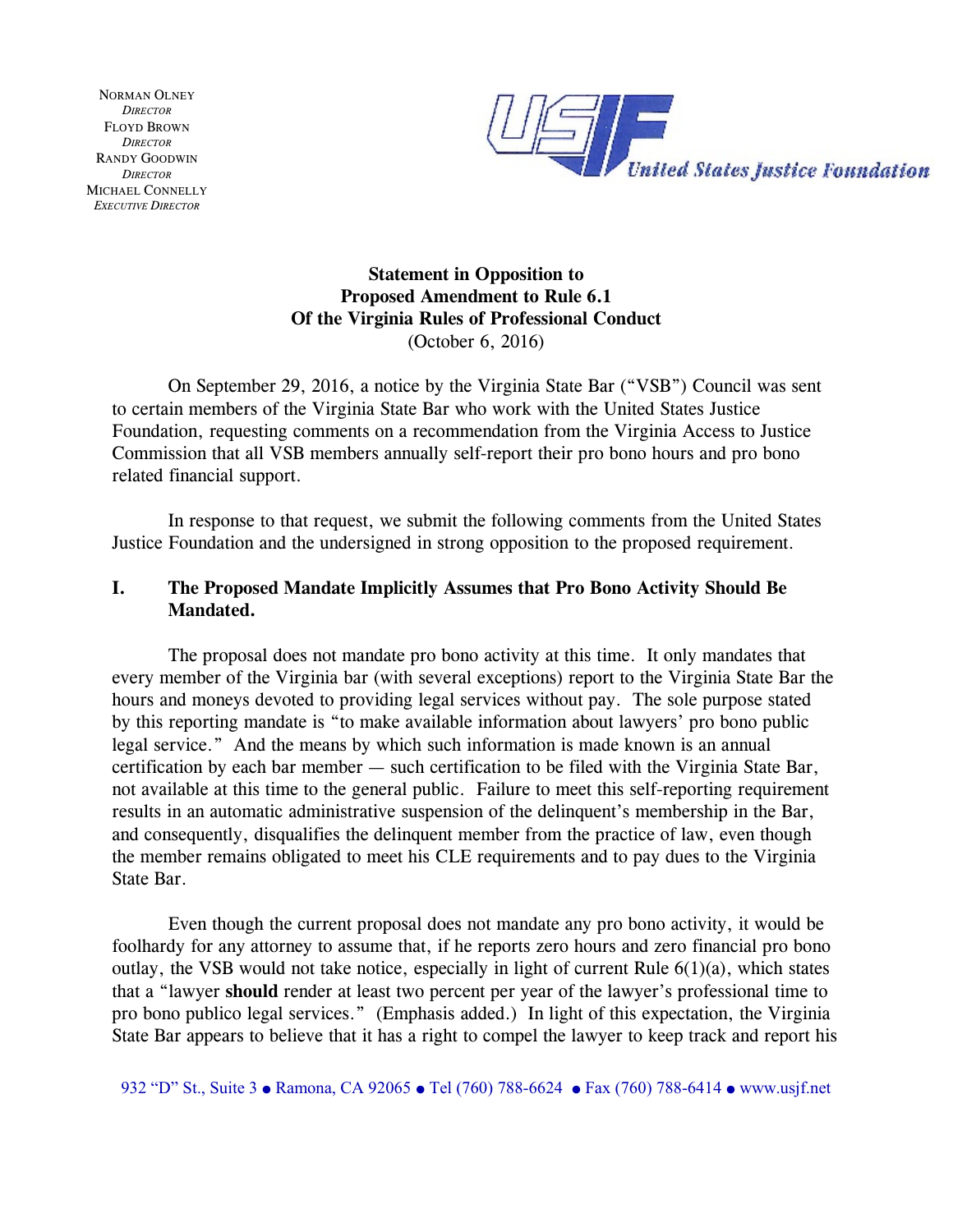time and money devoted to pro bono legal services. In essence, the new ethics rule rests upon the implicit but unstated assumption that it is unethical for a member of the VSB not to perform or financially support pro bono legal services.

It would be equally foolhardy not to perceive that at least some in the VSB are now laying the foundation for a later ethics rule which would mandate pro bono work — once the Bar can demonstrate statistically that "not enough" pro bono work is being done on a voluntary basis. This proposed rule change is the proverbial camel's nose under the tent, which will lead to mandatory pro bono legal work or financial support of such work.

### **II. The Proposed Mandate Is Unethical.**

The VSB has offered not the slightest ethical foundation for this requirement. One would think that, in light of the long history of self-regulated pro bono service, the Bar would not take this giant step towards government regulation without evidence that necessitates government stepping in. As paragraph 10 of the preamble to the Virginia Rules of Professional Conduct reminds us:

> Self-regulation ... helps maintain the legal profession's independence from government domination. An independent legal profession is an important force in preserving government under law, for abuse of legal authority is more readily challenged by a profession whose members are not dependent for the right to practice.

Not only has the Bar failed to articulate any defensible ethical basis for its proposed reporting requirement, but closer examination reveals that the proposed mandate is itself unethical.

In his book entitled, "The Life and Morals of Jesus of Nazareth" (popularly known as the Jefferson Bible), Virginia's own Thomas Jefferson — after engaging in a careful study of "the moral principles inculcated by the most esteemed of the sects of ancient philosophy" and the "moral doctrines of Jesus" — came to this conclusion:

> His moral doctrines ... were more pure and perfect than those of the most correct of the philosophers...; and they went far beyond both in inculcating universal philanthropy... to all mankind, gathering all into a family, under the bonds of love, charity, peace, common wants and common...[,] evincing the peculiar superiority of the system of Jesus over all others.

How does the VSB's proposed reporting mandate measure up to the moral teachings of Jesus? It does not. Instead, to require a lawyer to notify the VSB the fact that he rendered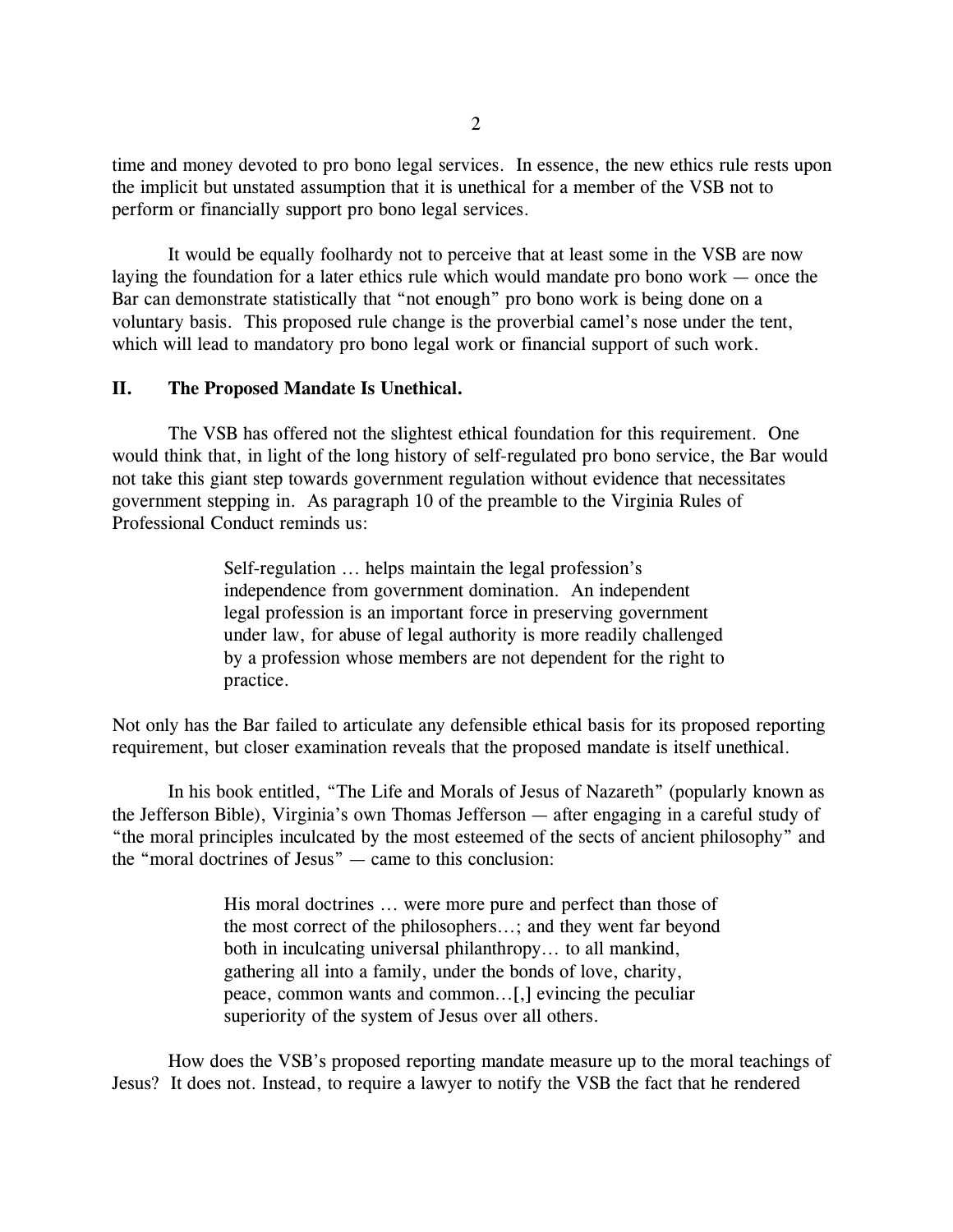legal services pro bono, and that such services cost him a certain amount would violate Jesus' teaching not to "render under Caesar" what belongs to God. See Luke 20:25.

Among the passages quoted in the Jefferson Bible is Jesus' Sermon on the Mount, and among those cited passages were those from Matthew 6:1-4. In today's English, Jesus strongly warned:

> **Beware** of practicing your righteousness before men to be **noticed** by them.... [Matthew 6:1 (emphasis added).]

Rather, he instructed:

when you give to the poor, **do not** sound a trumpet before you, as the hypocrites do in the synagogues and in the streets, so that they may be honored by men. [Matthew 6:2 (emphasis added).]

Instead, he continued:

when you give to the poor, **do not** let your left hand know what your right hand is doing, so that your giving shall be in **secret**.... [Matthew 6:3 (emphasis added).]

Applying these principles to the practice of law, Jesus teaches that the giving of legal services or other financial help to the poor is a duty owed to God in Heaven who alone has the authority to determine the value of the pro bono services rendered and, thus, the reward for such services. By forcing the lawyer to report to the VSB. the proposed mandate would rob the lawyer of that liberty and reward. Surely, it would be unethical for the bar to deprive an attorney of his full reward to which he would be entitled if he gave in secret, not letting his left hand know what his right hand is doing. *See* Matthew 6:1-4. Yet, that is precisely what the reporting mandate would do.

According to the Sermon on the Mount, then, pro bono work is a duty owed exclusively to God — completely outside the compulsory powers of the Virginia State Bar.

#### **III. The Proposed Mandate Is Unconstitutional.**

A common mistake in American constitutional law is the assumption that the federal Bill of Rights and the United States Supreme Court's interpretation of those rights supplant the state's declarations of rights and the state supreme courts' interpretations of those rights. Such is not the case, however, when a state constitution affords higher protection of an individual right, the state ruling constituting an independent and adequate state ground. *See* Michigan v. Long, 463 U.S. 1032 (1983).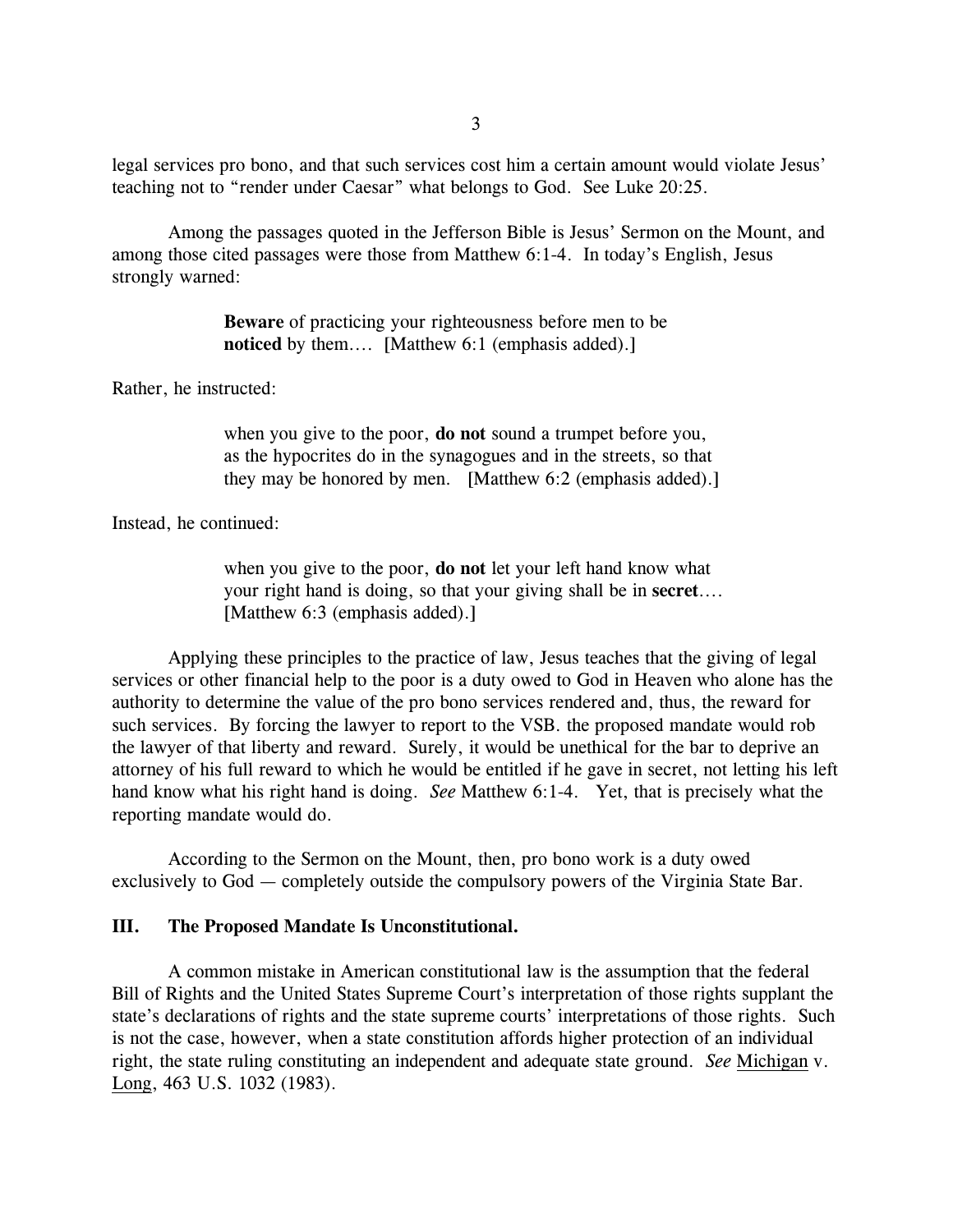Virginia's original guarantee of religious liberties is, itself, unique because its Article I, Section 16 contains the only constitutional religion guarantee in the entire country that actually defines "religion" as a legal/political term. It states:

> Religion, or the duty which we owe to our Creator, and the manner of discharging it, can be directed only by reason and conviction, not by force or violence; and therefore, all men are equally entitled to the free exercise of religion, according to the dictates of conscience.

Applying this jurisdictional principle here, as established by Jesus' teaching on the giving of alms, it is self-evident that one's duty to provide pro bono services is a duty "which we owe to our Creator" — not to the Virginia State Bar — and because it is a duty to God alone, then "the manner of discharging it, can be directed only by reason and conviction, not by force or violence." Thus, "all men are equally entitled to the free exercise of religion, according to the dictates of conscience," including lawyers who are entitled to be free from the coercive power of the Virginia bar. *Id.* In short, the VSB has no jurisdiction to require its members to report their pro bono hours or financial support. For that reason alone the proposal should be rejected.

But there is more. In the parable of the Good Samaritan, Jesus responds to a lawyer's attempt to justify himself in relation to the commandment that one must love his neighbor as oneself by the question: "Who is my neighbor?" Instead of giving the lawyer a direct answer, Jesus told a story of a man who had "compassion" for a complete stranger, prompting him to voluntarily and unconditionally meet the stranger's need. Jesus then exhorted the lawyer to go and do likewise, but he did not threaten him with punishment if he failed.

According to this parable then, Jesus taught that loving one's neighbor could not be qualified (to exclude certain persons as"non-neighbors"), nor quantified (to meet some measured amount). Although not yet mandated, current Rule 61.(a) of the Virginia Rules of Professional Conduct provides that a "lawyer **should** render at least two percent per year of the lawyer's professional time to pro bono legal services[,] [which] include poverty law, civil rights law, public interest law, and volunteer activities designed to increase availability of pro bono legal services." (Emphasis added.)

As for quantity, who is to know how much time or money an individual VSB member should provide pro bono? The ABA model rules state that every lawyer should "aspire" to render at least (50) hours of pro bono publico legal services per year." Two percent or 50 hours may be a paltry amount for a senior partner in a large firm, but a great deal for a sole practitioner or those recently out of law school. Additionally, the current VSB rule states that "a law firm or other legal group of lawyers may satisfy their responsibility collectively under this Rule." Individual lawyers in large firms may take advantage of this rule, whereas sole practitioners would be hard-pressed to do likewise. The Good Samaritan gave without measure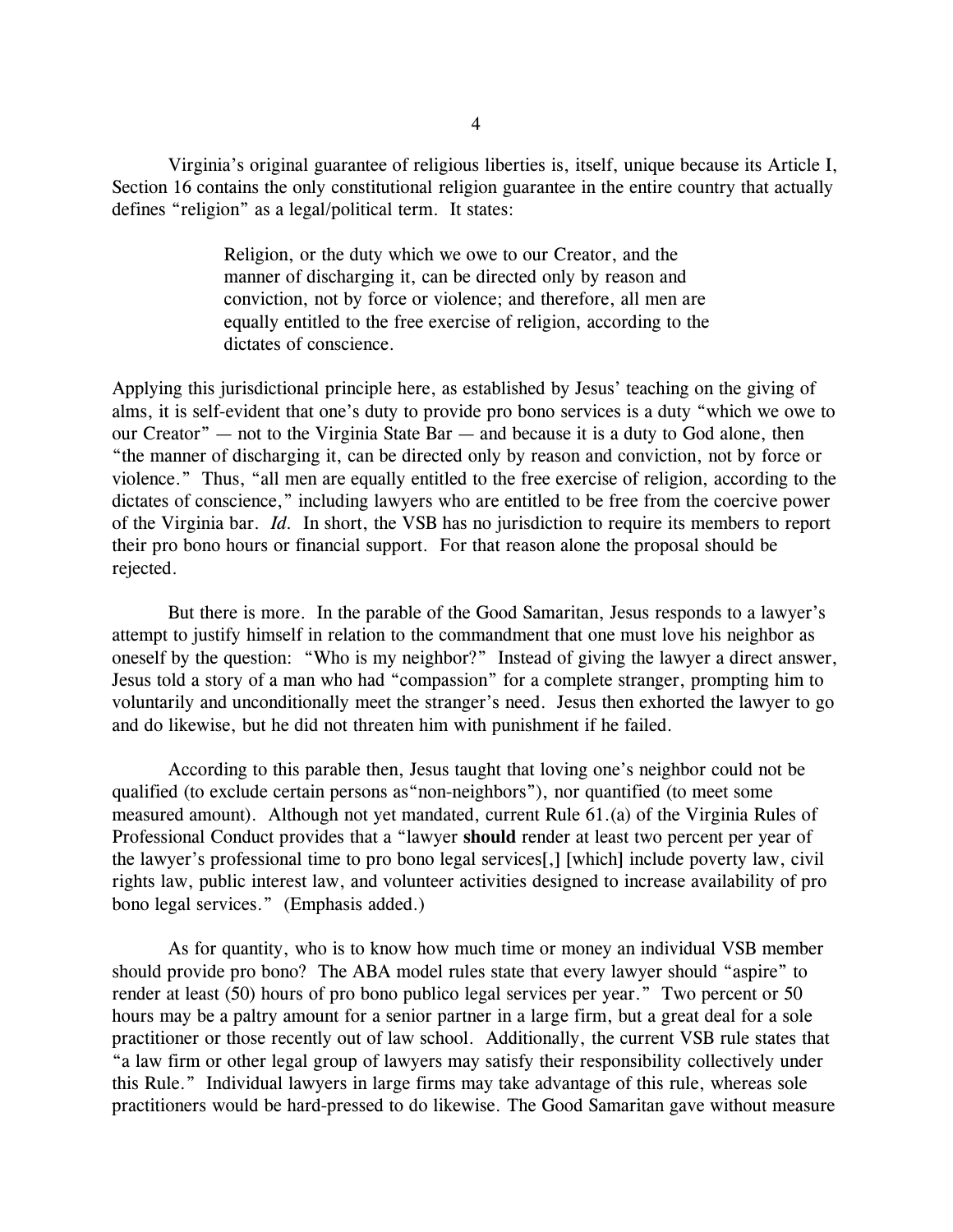(Luke 10:35), and the tax collector Zaccheas gave one-half of what he owned (Luke 19:8) and both were commended. Yet the rich young ruler was chastised by Jesus for not giving away all that he had. Luke 18:22-25.

As for quality, what difference does it make whether the services provided fit in one of the named categories — poverty law, civil rights law, or public interest law? The Good Samaritan in Jesus' story did not ask the man in the ditch how he got there. From the Samaritan's perspective, it could have been either that he was not injured by any fault of his own, or by his own fault. And he also could have been a man of some means. Would legal services rendered to a friend who is the CEO of a large corporation, facing the prospect of a devastating divorce, qualify as pro bono publico? Or would the CEO's wealth and domestic legal problem disqualify application of the pro bono classification, even though provided with no expectation of a return? Can pro bono assistance be only provided to the tenant, and never to the landlord.

Love  $-$  in short  $-$  cannot be quantified or qualified, because by nature, love must be wholly voluntary and without condition — "the manner of discharging it can be directed only by reason and conviction." That is why, under Article I, Section 16 of the Virginia Constitution, the commandment to love one's neighbor as oneself falls outside the jurisdiction of the civil ruler, including the Virginia State Bar. As Article I, Section 16 of the Virginia Constitution states: "it is the mutual duty of all to practice Christian love, forbearance, and charity." By definition, a mutual duty is a reciprocal one, "each acting in return or correspondence to the other given and received."

As a duty owed exclusively to the Creator, because the duty to love is enforceable only by reason and conviction, not by force or violence, the proposed mandate by the Virginia State Bar, acting on the authority of the Supreme Court of Virginia, violates the free exercise of religion as embodied in the Virginia state constitution.

As the U.S. Supreme Court said in a case involving Virginia's regulation of the practice of law, "a State may not, under the guise of prohibiting professional misconduct, ignore constitutional rights." NAACP v. Button, 371 U.S. 415, 439 (1963).

#### **IV. The Proposed Mandate is Discriminatory.**

According to the September 29, 2016 notice the proposed mandate "would require **all** VSB members to report the amount, if any, of their pro-bono activity." (Emphasis added.) This is not the case. Instead, the mandate, if approved, exempts three subclasses of VSB members: (1) judges; (2) government lawyers who are prohibited from "providing legal service out side of [their] employment"; and (3) those on retired, disabled, or associate status with the bar. No reason has been provided to justify any of these exemptions. Particularly as to the two main exemptions, there is no good reason for them.